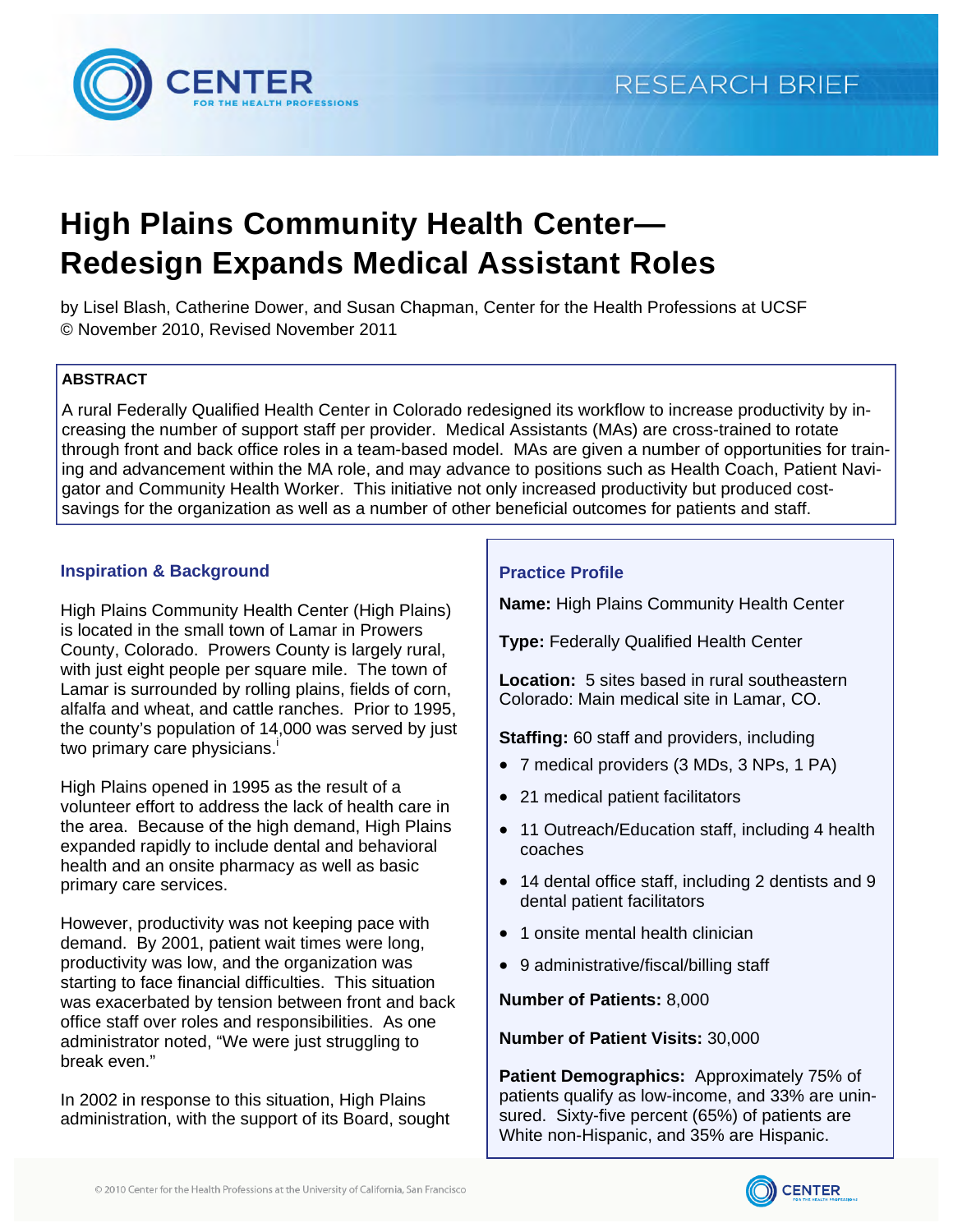and received funding to participate in a Patient Visit Redesign Collaborative sponsored by the federal Health Resources and Services Administration (HRSA). This entailed a radical revision of roles in the office, resulting in a largely MA-driven support staff.

## *Patient Visit Redesign*

The goals of the HRSA sponsored Patient Visit Redesign Collaboratives are to:

- 1. Reduce the amount of time patients spend in the health center while simultaneously maintaining or enhancing the amount of quality interaction with staff.
- 2. Reduce costs by increasing provider and staff productivity.
- 3. Increase productivity by reducing rework, eliminating waste, and simplifying the system.<sup>ii</sup>

High Plains was coached by HRSA consultants Coleman Associates to select a redesign team from amongst existing staff and develop a plan. The team determined that increasing productivity would include shifting as many support tasks as possible from the clinical provider (MD, NP or PA) to less expensive staff, who were to be cross-trained to perform numerous roles in a team-based model of care.

The team developed and piloted a new model including three support staff to every provider with the goal of seeing 90% of all patients in 30 minutes or less. In their pilot tests, the team was able to nearly double their productivity, achieving an average of 3.5 patients per provider per hour.

As a result of their success, High Plains took this model organization-wide. Because of the number of support staff needed to implement this initiative, the decision was made to use medical assistants rather than nursing staff to keep costs down.

All front office and back office support staff were cross-trained and given the title of patient facilitator (PF). High Plains no longer has roles such as receptionist, medical record clerk, medical assistant, licensed practical nurse, or registered nurse. Staff rotates through the various roles, performing all

tasks such as processing medical records, answering phones, greeting patients, triage and clinical support-related tasks. As required under Colorado laws, clinical providers supervise and authorize the delegation of these tasks

In 2008, High Plains implemented electronic dental and medical records and became part of the Safety Net Medical Home Initiative demonstration project, which is sponsored by the Commonwealth Fund, Qualis Health and the MacColl Institute for Healthcare Innovation. In 2009 and 2010 High Plains received a number of grants addressing chronic disease management and health disparities, which allowed them to hire four health coaches, a patient navigator and a community health worker. These initiatives expanded promotional and training opportunities for patient facilitators.

"Colorado is recognized as the healthiest state in the nation. However, the area in which High Plains is located has the worst disparities in the state in terms of health indicators such as incidence of obesity, diabetes and cardiovascular disease. Our goal in all of the things we do is to make this area look more like the rest of Colorado. Then we will have made a difference."

*-Jay Brooke, Executive Director-* 

### **Training**

In 2002, members of the initial High Plains redesign team took part in consultant-led training to learn how to implement workflow changes. Key staff came up with ideas individualized to their site, including developing the "Plan-Do-Study-Act" cycle.<sup>[iii](#page-8-0)</sup>

The team adopted a philosophy of "hire for attitude, train for skills". They decided that it was more important for patient facilitators to have good customer service skills to fit the patient-centered model than to have medical training or certification, which they could offer onsite.

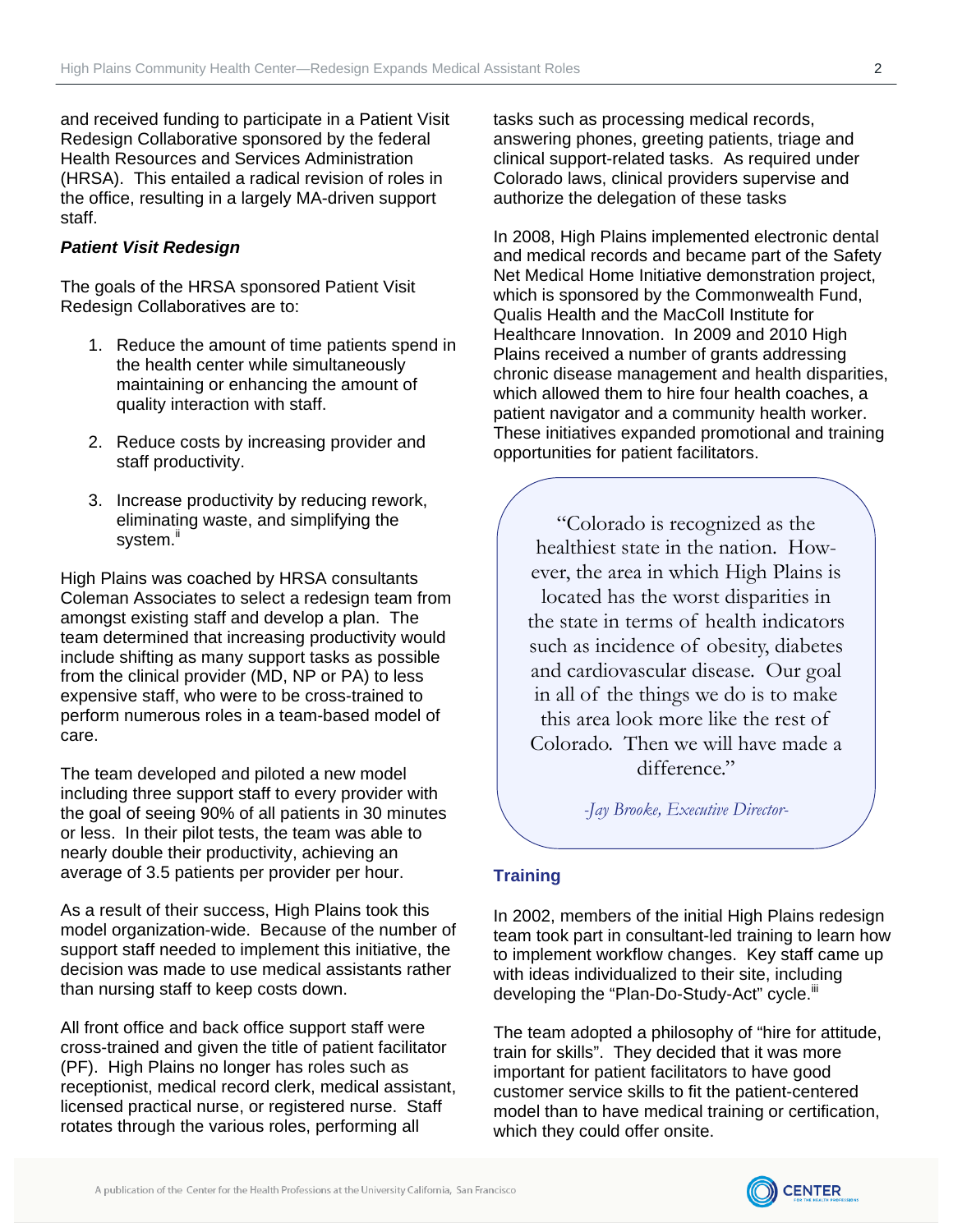Ongoing patient facilitator training is integrated into working hours. There is a formal one-hour training held every Tuesday conducted by provider staff or by the registered dietitian. Topics include workflow, the Health Insurance Portability and Accountability Act, and medical terminology.

New hires receive a competency check-off list of skills and knowledge they need to acquire, which is reviewed and initialed by a supervisor as they move through the training. A new patient facilitator attends the weekly trainings with the other patient facilitators and works one-on-one with providers and supervisors to learn skills and may shadow more experienced patient facilitators.

Patient facilitators take part in ongoing station training in which they are asked to demonstrate their skills and competency via hands-on activities such as placing EKG leads and placing and removing casts. Patient facilitators are tested in each area and surveyed to test their comfort level in performing each activity so that supervisors can identify additional training that may be needed. It takes three to six months for a new patient facilitator to be fully trained into the position.

High Plains is also a certified healthcare training institution for the Certified Clinical Medical Assistant credential offered through the [National Healthcareer](http://www.nhanow.com/home.aspx) [Association](http://www.nhanow.com/home.aspx) and has an approved eight-week formal curriculum. Employees that have completed one year at High Plains are eligible to register to take a three-hour exam to receive the [CCMA credential.](http://www.nhanow.com/clinical-medical-assistant.aspx) High Plains provides a three-week study group, mock tests, and review. The organization has an approved proctor and can offer the exam onsite. While this training is currently on-hold due to lack of provider time to teach the courses, a number of patient facilitators have received their [CCMA](http://www.nhanow.com/clinical-medical-assistant.aspx)  certification at the clinic.

High Plains makes additional training and promotional opportunities open to staff. For instance, several patient facilitators took a consultant-led course to become certified as limitedlicense radiology technicians. Three patient facilitators also took a correspondence course to become pharmacy technicians in order to run the inhouse pharmacy. Finally, a number of staff members are taking beginning Spanish classes offered onsite via an instructor or teleconference.

High Plains is paying for the instructor although employees participate on their own time.

**Health Coaches:** High Plains currently has four Health Coaches. Much of the onsite training for this position is conducted by the staff dietitian, and includes information on diseases, symptoms, outcomes, nutrition, physical activity, motivational interviewing, self management, and connecting to resources. Health coaches also received formal health educator training in Denver, and a 16-hour motivational interviewing course taught in-town at the Lamar Cultural Events Center. Health coaches may receive in-person or online training in leadership, cultural competency, SBIRT (Screening, Brief Intervention, and Referral) and other topics.<sup>17</sup> Finally, the two health coaches for the health disparities program have participated in a five-week interpreter training course.

The on-site training of patient facilitators may have an additional practical component beyond the ability to select for attitude and customer service skills and customize training to fit the organization's needs. High Plains is in a relatively remote section of the state and the local community college does not have programs in medical assisting, radiology, or pharmacy, perhaps requiring a "grow your own" approach to staffing.

### **Redesign in Practice**

Most non-licensed staff at High Plains start as patient facilitators. Patient facilitators receive ongoing training and opportunities for advancement through expanding their skills as patient facilitators or through promotion to other positions within the organization.

When a position offering higher pay and responsibility opens up, it is offered in-house first. There are a number of positions filled by former patient facilitators, including health coach, community health worker, patient navigator, and a now defunct team leader position, which has been replaced by quality improvement coordinator and medical operations supervisor, both filled by former patient facilitators.

**Patient Facilitators:** There are seven teams, each comprised of one provider and three patient facilitators. The patient facilitators rotate through all

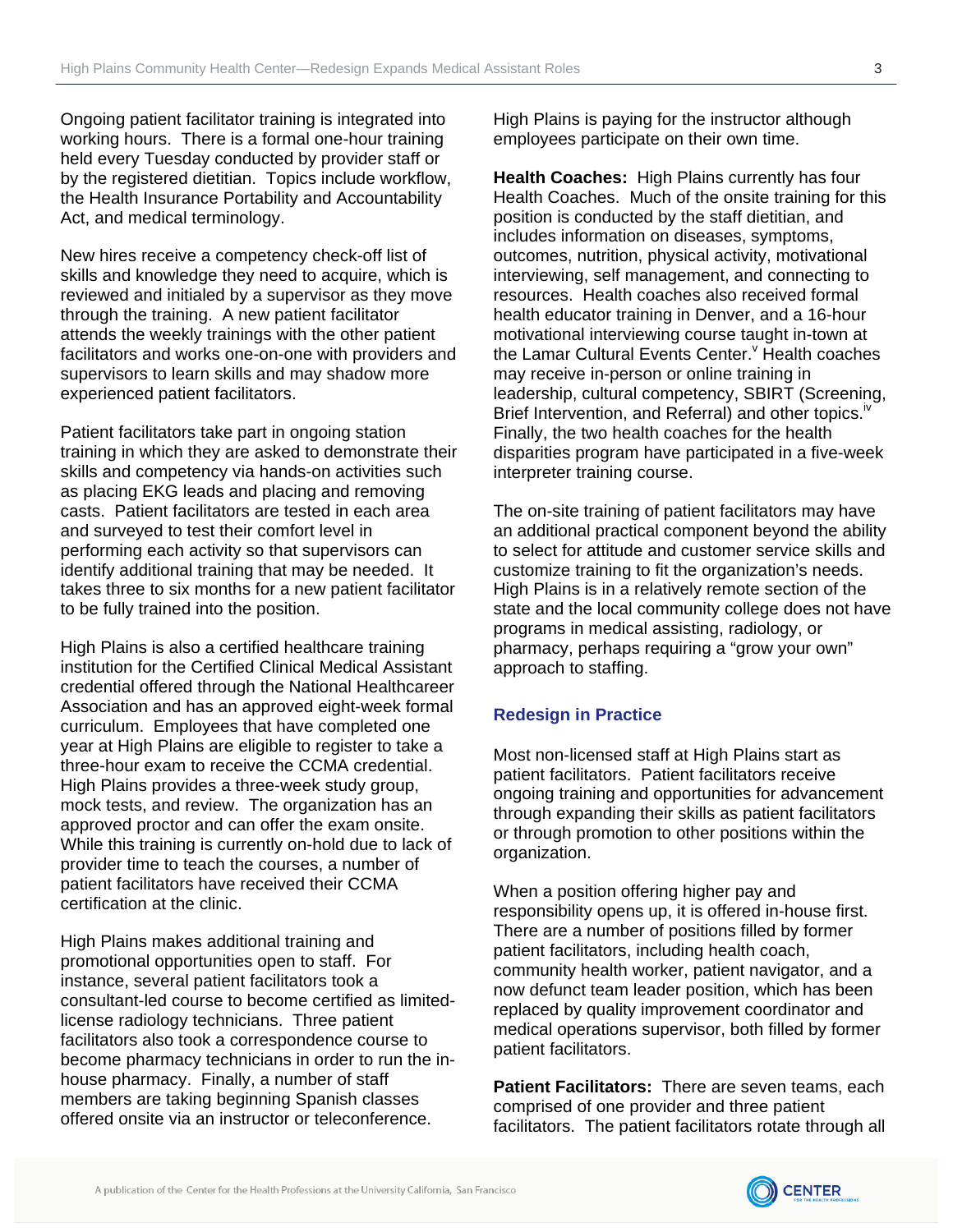responsibilities. Each patient facilitator puts in two weeks on the floor with the provider and a third week working in medical records before returning to the floor again. Patient facilitators may also be called upon to serve as greeters and front desk reception.

These teams are static so patients become familiar with the patient facilitators associated with their provider. High Plains has largely done away with their phone tree—any patient facilitator associated with the provider can answer patient calls and can get answers for patients' questions. The office is wireless, so the patient facilitators have access to patient records via laptop computers they carry with them throughout the day. Because of this, any patient facilitator can look up information for patients. The patient might need a call back only if there is difficulty scheduling an appointment.

High Plains tries to provide all patient care in one room instead of moving the patient from room to room, adhering to the policy "Organize your work around the patient rather than organizing the patient around your work." Interviewees report that this makes for better customer service. Not only are medical procedures and tests such as EKGs, blood draws and injections performed in the exam room the patient facilitator also collects the co-pay and insurance information in the exam room. However, the facilitator does not stay in the room through the visit.

> "When I was a patient facilitator, I applied for several positions here…I applied for team leader, I got that… Later there was a posting for a community health worker, and I did that. Then there was a posting for health coach in August, so that is what I do now…It does feel like there are other opportunities here; there is always room for growth."

> > *-Miriam Chavira, Health Coach-*

Patient facilitators do "more than assisting patients with their medical needs." They schedule appointments, greet patients at the front door,

provide information about insurance coverage and co-pays, facilitate specialist referrals, refer patients to lab tests, report the results of lab tests to patients, take triage calls, and assist the patient in accessing community resources.

**Patient Navigator:** The patient navigator is a part of High Plains' health disparities collaborative team. The patient navigator is responsible for calling patients in the registry and helping them gain access to care by scheduling appointments and assisting them with insurance and transportation issues.

**Community Health Worker:** The community health worker provides comprehensive cardiovascular disease (CVD) risk factor and diabetes education at local venues such as community centers, barbershops, worksites, and churches. At-risk individuals receive case management to ensure entry into health care and/or lifestyle modification programs and retesting at sixto-twelve months to document health improvement.

**Health Coaches:** There are currently four health coaches on staff. A patient might be assigned to a health coach if he or she has a chronic disease such as diabetes or heart disease. The provider identifies the patient and meets with the health coach to determine what to cover with the patient and how. There is roughly one health coach for every three providers. All of the health coaches are also crosstrained as patient facilitators and may work in that capacity as needed. As noted earlier, High Plains prefers to promote from within partially because internal hires already know the clinic and its patients. Two of the health coaches were internal hires or promotions.

A health coach might see seven patients a day as well as taking and making phone calls. There is also a weight loss program Thursday nights from 5-7 pm. Patients can come in and get weighed and follow up with a health coach. This is held in conjunction with a Thursday night late clinic.

Health coaches meet with the patient to develop an action plan for that patient's self-management goals, including healthy eating, active living and disease prevention. Health coaches work to refer patients as needed to clinic and community resources to assist the patient in achieving their health goals and develop a follow up plan with them. The health

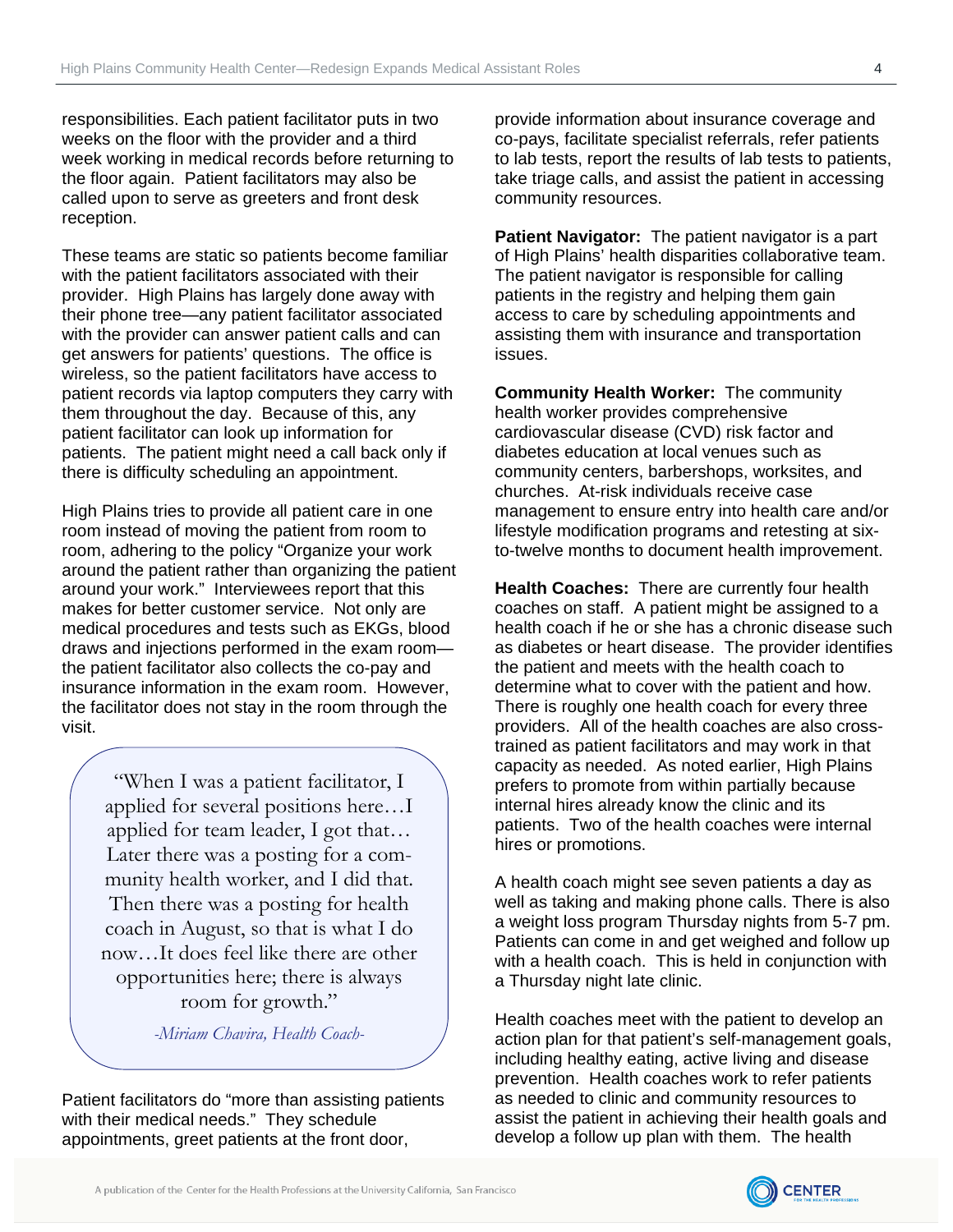coach utilizes motivational interviewing during all patient interactions. Both of the health disparities coaches speak Spanish and can serve as interpreters and translators and provide culturally and linguistically competent care to Hispanic patients.

High Plains offers a number of free health classes in English and Spanish for the community, some of which are taught by the dietitian and a nurse practitioner who is a certified diabetes educator, while others are taught or co-taught by the health coaches, community health worker and/or patient navigator. Classes are a collaborative effort amongst staff. For instance, providers may encourage patients to attend, patient facilitators often tell patients about classes and register them for the class in the electronic health record system, and health coaches work to connect all patients to the resources they need to work on their goals which often times includes classes.

### **Resources**

**Financing:** In 2001, High Plains received a HRSA grant to take part in the Patient Visit Redesign Collaborative in order to revise the way it scheduled patients and employed staff. The grant paid for planning time and training to implement the reengineering of workflow processes. Participant organizations were required to spend approximately \$5,000-6,000 to send staff to training sessions. This process resulted in the current configuration of staffing with a high ratio of support staff (patient facilitators) to provider. All patient facilitators are salaried and paid through the organization's regular operating budget.

In 2009, High Plains received a three-year HRSA grant for Rural Health Outreach to "reduce obesity and chronic diseases by promoting good nutrition and increased physical activity for all Prowers County residents."vi This grant of approximately \$333,000 dollars over three years includes funding to cover the costs of health coaches and training for these staff members.

In 2010, High Plains received a two-year grant of approximately \$290,260 from the Colorado Office of Health Disparities for participation in a Health Disparities Collaborative. This grant funds the positions of health disparities coaches and patient

navigator. High Plains also received a one-year grant from the Colorado Department of Public Health and the Environment for the community health worker position.

Grant funding also covers the positions of quality improvement coordinator, nutritionist, and X-ray technician.

**Training Resources:** Part of the initial training was paid out of the grant funding, and part was paid out of the general operating costs.

Formal education or training takes about one hour per week of the time of the health coaches and a leading provider. However, it is more difficult to quantify the informal training conducted by providers and other staff on a daily basis.

Grants pay for specialized training for health coaches, community health worker and patient navigator.

### **Challenges**

Major challenges include recruiting and retaining appropriate providers, soliciting provider buy-in to this model, gaining staff acceptance of new roles and models of care, and ensuring sustainability of staff positions required to provide comprehensive preventative and self-management services.

**Providers:** It is difficult to find enough clinical providers (medical doctors and nurse practitioners) willing to relocate to rural Colorado. Many of the providers who work at the clinic only stay for two years or long enough to qualify for HRSA's National Health Service Corps Loan Repayment.

This rapid turnover is difficult because the organization has tried to build a team ethic. Patient facilitators have to re-learn the requirements of each new provider. The turnover disrupts continuity of care and can distress patients, although consistent patient facilitator staff may help to alleviate this problem. It also hurts productivity as it takes time for new providers to get up to speed and hit productivity goals. Teams receive bonuses for hitting productivity goals, so turnover also hurts patient facilitators and other team members in that they may no longer receive productivity bonuses.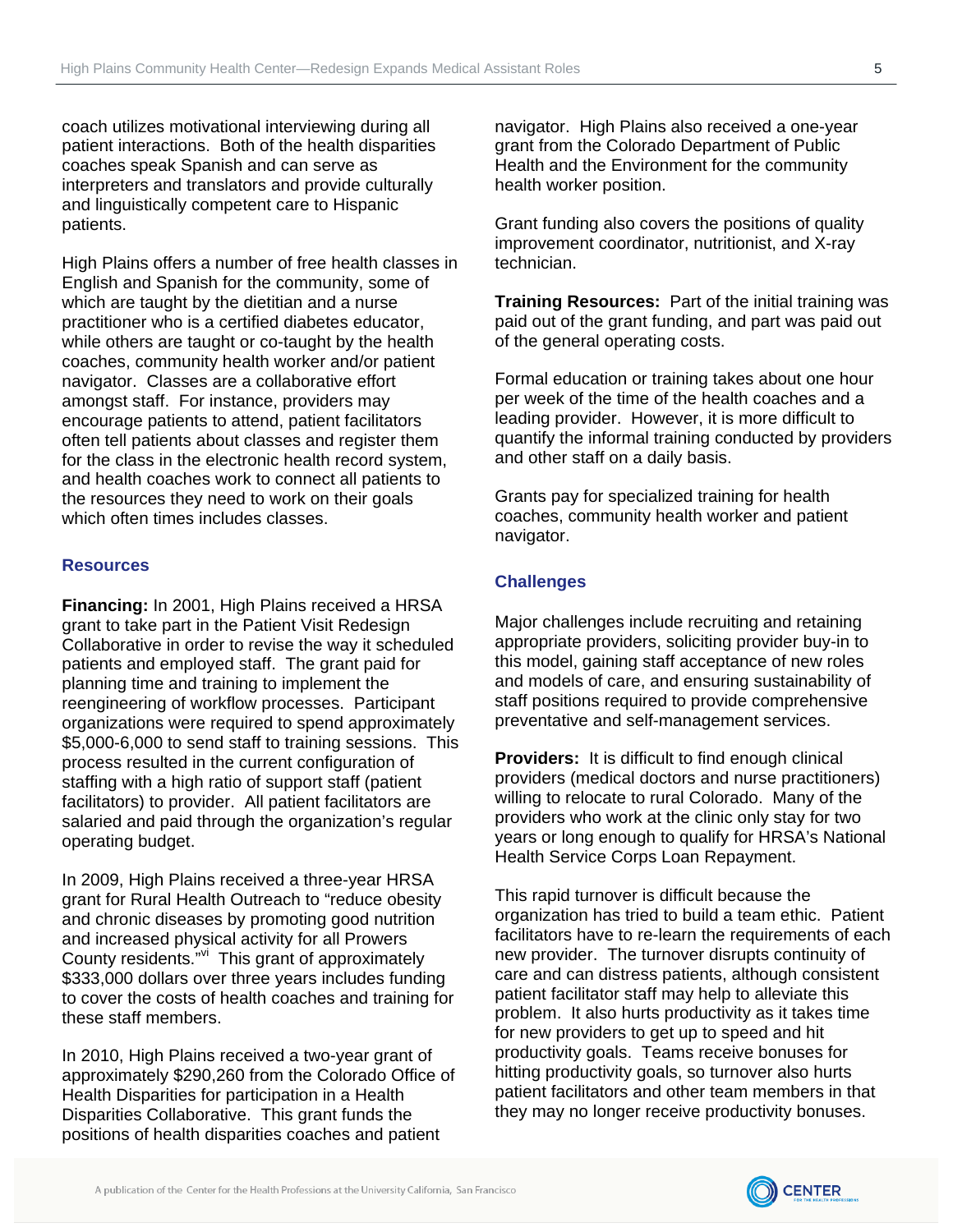Some providers have difficulty with the crosstraining and rotation model and would prefer that their favorite patient facilitators work with them on the floor and not rotate to working as a greeter or to medical records. High Plains has tried to ensure provider buy-in by letting them customize some of the training their team receives rather than standardizing all training across the system so that providers can get the individualized support they need.

Defining the new role of health coach and building trust between the health coach and the provider may also be a challenge.

**Other Staff:** The constant innovation requires a particular type of personality. High Plains lost a number of staff during the initial redesign. Some patient facilitators prefer to work at only one function or another and find and have difficulty adjusting to changing roles. As the organization moves to implementing the Patient Centered Medical Home model, it may again be faced with some staff loss.

**Patients:** Although patients were initially confused by the redesign, they grew to like it because they could be seen by *any* available provider, which allowed quick and easy access to appointments. Now, with the Medical Home model, patients are being assigned just one provider for continuity of care. Some patients are frustrated because they are being put on a wait list for visits, which is a change from the rapid turnaround they grown to expect. However, administrators are confident that within six months of full implementation, this will stabilize and the Medical Home model will bring an improvement in patient care.

**Information Technology:** Adopting the electronic health record system has slowed staff down somewhat due to the amount of time needed to input and process information, and due to the staff and provider learning curve. Some providers lack computer skills to work with the electronic health record system. Staff has worked to train these providers on their system. Patient facilitators are required to have computer skills as a qualification for employment. While the clinic leadership can afford to refuse to hire patient facilitators with no computer skills, they cannot take the same measure with hard-to-recruit providers.

**Financing:** As the organization strives to provide more comprehensive services for patients and to provide additional promotional opportunities for staff, it must also search for sustainable funding for 'softmoney' positions. While patient facilitators are paid out of the clinic's general operating budget, the patient navigator, health coach and community health worker positions are grant-funded. Staff who might have previously worked in more financially secure positions take a risk in applying for the grantfunded positions and may need to revert to lower paid jobs, if available, once grant funding has expired. High Plains is looking at Medical Home certification as a way to enhance funding for comprehensive services and possibly sustainable funding to retain some of these positions.

#### **Outcomes**

Despite some challenges, High Plains has realized a number of beneficial outcomes for staff, patients and the organization as a whole.

**Productivity:** As a result of participating in the Patient Visit Redesign Collaborative, High Plains was able to bring its productivity up from 1.82 patients per provider hour on average in 2000 to about 3.0 in 2002/2003. Due to some of the challenges noted above, this rate is now down to about 2.6-2.7, which according to interviewees is still very high compared to statewide figures.

**Cost Savings:** At first staffing costs went up as a result of bringing on new staff to support providers, but this was balanced by the increase in productivity. Administrators estimated costs savings for the initiative by examining the income provided by each additional patient visit per provider hour balanced against the costs of bringing on new support staff and equipment purchase. Increasing the number of patients seen from 1.82 to 2.7 per provider hour translates into roughly \$67K more per year per team, or almost \$500K per year for all seven teams.

**Clinical Outcomes:** The Health Center uses registries and its electronic health record system to track patient needs and outcomes. Employees are informed of clinical goals and outcomes, which are posted in the staff lounge and distributed around the office. An additional incentive to meet these goals has been a bonus program for teams meeting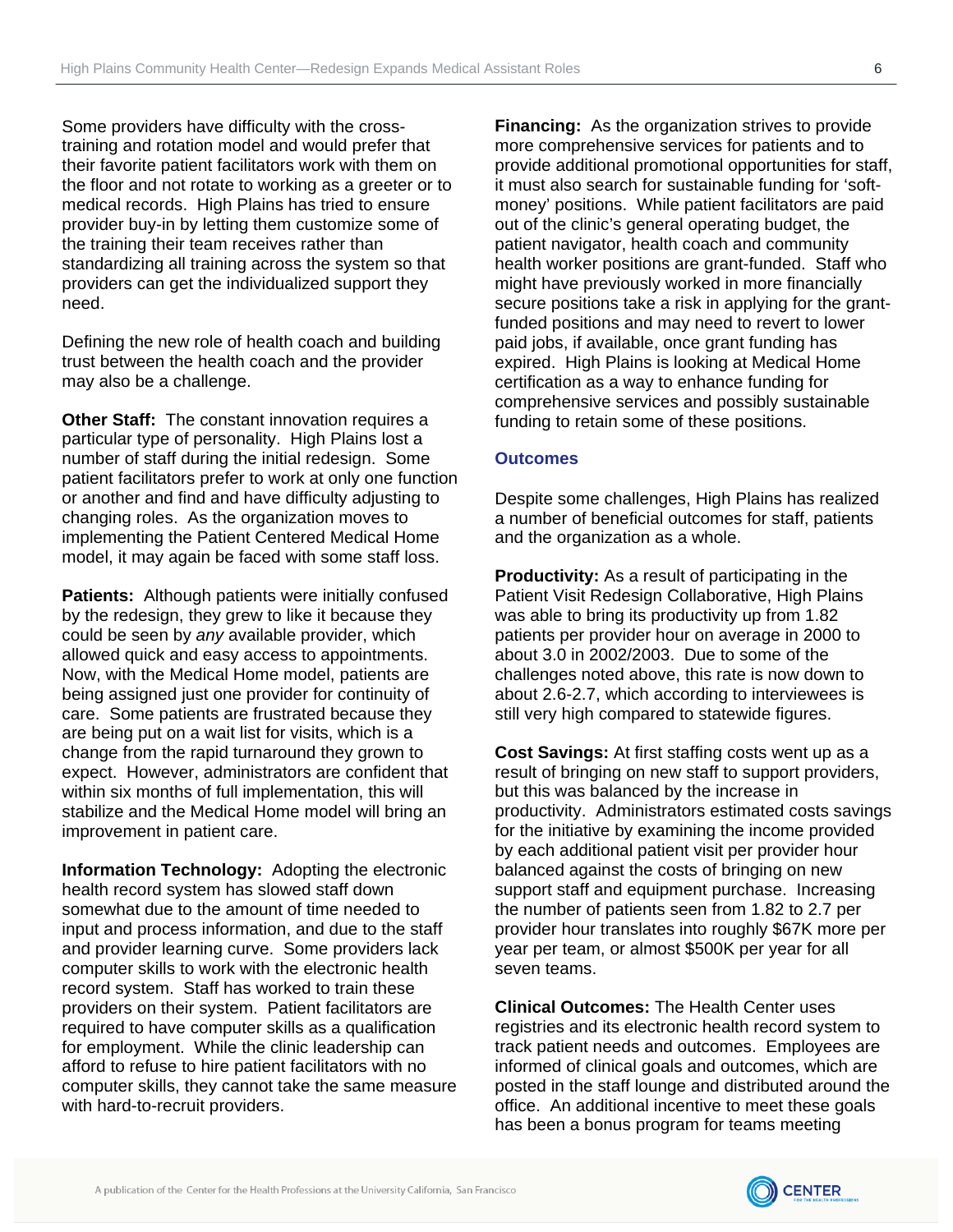| <b>CVD Measures</b>                                                           | <b>August</b><br>2001 | <b>August</b><br>2004 | <b>August</b><br>2006 | July<br>2010 | Goal    |
|-------------------------------------------------------------------------------|-----------------------|-----------------------|-----------------------|--------------|---------|
| % patients with controlled blood<br>pressure                                  | not<br>tracked        | not<br>tracked        | 46.30%                | 67.90%       | $>50\%$ |
| Percent CVD Patients with<br>SM Goal (12 months)                              | 46.00%                | 62.60%                | 79.80%                | 91.90%       | $>70\%$ |
| Percent of CVD Patients with<br>BMI>25 Who Have Lost 10<br>Pounds (12 Months) | not<br>tracked        | not<br>tracked        | 12.70%                | 15.70%       | $>30\%$ |
| Percent CVD Patients with<br>Two BP's (12 months)                             | 77.00%                | 84.40%                | 89.80%                | 91.80%       | $>90\%$ |

### **Table 1. Health Outcomes for Cardiovascular Patients**

### **Table 2. Health Outcomes for Diabetes Patients**

| <b>DM Measures</b>                                       | June<br>2001   | June<br>2004 | June<br>2006 | June<br>2010 | Goal    |  |
|----------------------------------------------------------|----------------|--------------|--------------|--------------|---------|--|
| Average HbA1c for<br><b>DM Patients</b>                  | 8.7            | 8.1          | 7.7          | 7.7          | 27.0    |  |
| <b>Percent DM Patients with</b><br>Two HbA1c (12 months) | 66.50%         | 64.30%       | 79.80%       | 91.90%       | $>90\%$ |  |
| <b>Percent DM Patients with</b><br>SM Goal (12 months)   | 62.50%         | 72.40%       | 88.90%       | 96.90%       | $>70\%$ |  |
| Percent DM patients with<br>BP < 130/80 (12 months)      | not<br>tracked | 37.50%       | 42.10%       | 63.20%       | >40%    |  |

clinical goals. Patient facilitators and others note that they are very aware of the need to track patient outcomes over time and their progress in meeting them.

Tables 1 & 2 above demonstrate some areas in which patient outcomes have improved over time as a result of a number of measures adopted by the High Plains, including participation in a Diabetes Collaborative (1999), Patient Visit Redesign (2002), adoption of electronic health records and the Patient-Centered Medical Home model (2008), Health Disparities and Rural Health Outreach grants

(2009 & 2010), which instituted health coaches as a part of their operations.

### **MA Career Impacts**

**Promotional Opportunities:** All of the 21 patient facilitators are salaried and may receive increases in pay as a result of taking part in specialized training such as pharmacy technician or radiology technician certification. Both of these certifications resulted in a 25-cents per hour raise in pay for participating patient facilitators. Both frontline and administrative

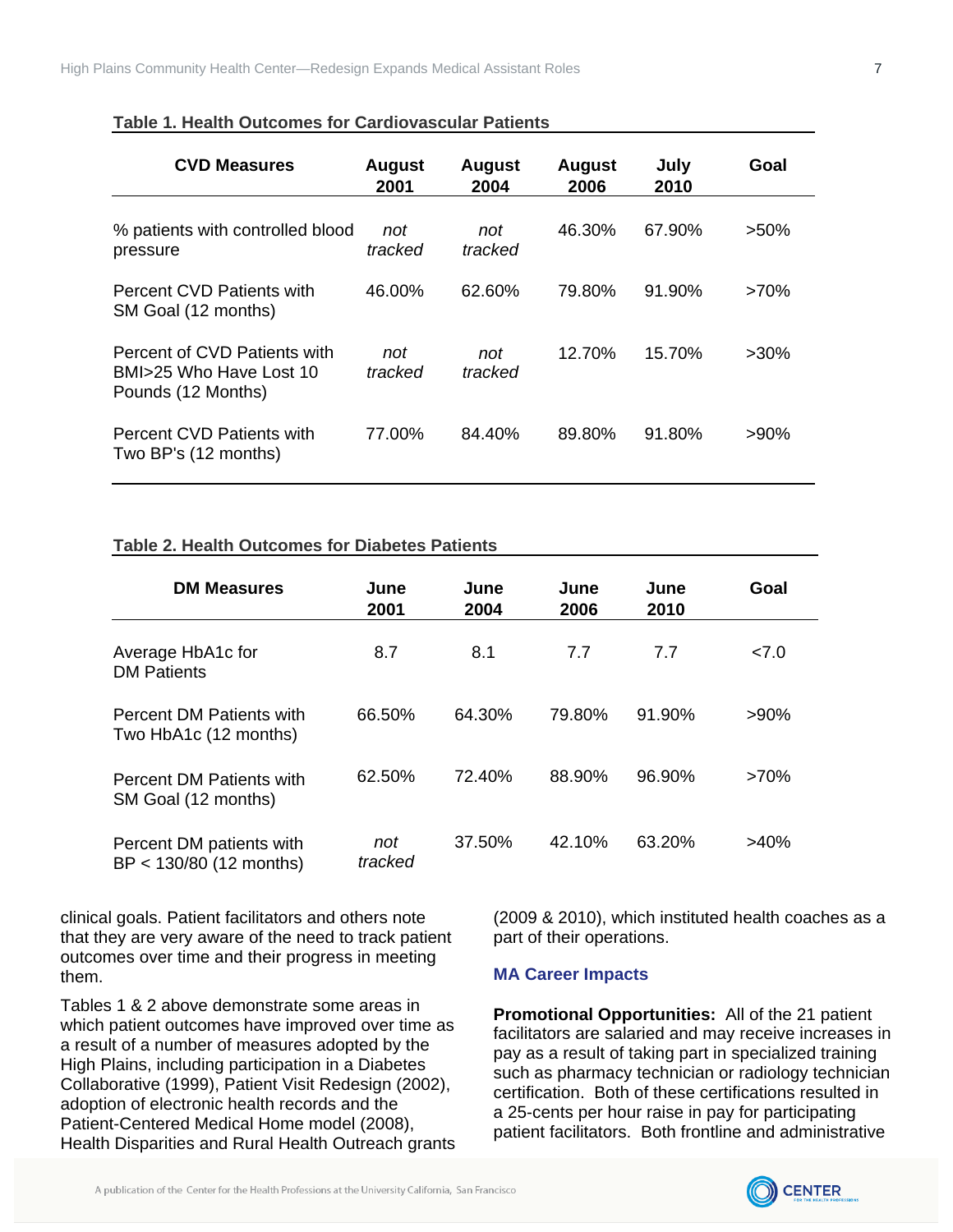staff noted that pay rates at High Plains are already relatively high compared to other entry level jobs in the community.

Patient facilitators may also receive bonuses if their teams hit certain productivity targets. For instance, if the team averages 18 patients per day for a month, the provider receives \$500 and the patient facilitators receive \$100 each. If the team averages 22 patients per day, the provider receives \$1000 and the patient facilitators receive \$200 each.

Patient facilitators can also advance by applying for promotion to new positions such as health coach, community health worker or patient navigator. Health coaches, for example, earn approximately 42% more than patient facilitators and receive additional pay if they are bilingual.

**Benefits:** Patient facilitators and other staff receive what most described as generous benefits, including health, dental and life insurance, a 401K retirement plan, 20.5 days of annual paid time off, and 12 paid holidays per year.

> "We are happy to have them succeed. We expect them to grow."

> > *-Jessica Medina, QI Coordinator-*

**Satisfaction & Aspirations:** While some patient facilitators seek the challenge of new positions within the organization, others are satisfied with the role of patient facilitator, which allows room for growth without changing job categories. Patient facilitators noted that "the benefits are great" and that the pay is "the most I've ever made in this town." The opportunity for learning and growth and interaction with patients were also cited as benefits. One patient facilitator commented, "I love what I do."

High Plains encourages learning and education and has helped staff obtain scholarships from sources such as the Colorado Community Health Network. Some staff have gone on to the local community college for nursing degrees.<sup>vii</sup> Many patient facilitators have also become CCMA credentialed through High Plains, which gives them skills and education that is portable to other health care organizations should they seek employment elsewhere.

**Retention:** Initially High Plains lost a number of staff when it implemented the patient visit redesign model in 2001/2. Retention of patient facilitators over the last year has been approximately 70-75%.

**Recruitment:** Staff reports little difficulty in recruitment of patient facilitators due to relatively high salaries and good benefits.

## **Future Plans**

In addition to continuing all of the successful elements of its current design, High Plains will also apply to become a Patient Centered Medical Home. It is also breaking ground on a new adult health center across the street from the main clinic.

### **Replication and Lessons Learned**

Staff from other clinics visit High Plains to learn about their implementation of their electronic health record system in particular. A clinic in a neighboring community has been working with High Plains to implement parts of the High Plains model. Staff agrees that this model could be replicated elsewhere and notes the following success factors:

- *Maintaining consistent leadership* willing to "stick with the program" over time has allowed High Plains to continue with this model and other innovations; interviewees noted that many clinics that adopted redesign either found it "too painful" to implement, or fell prey to backsliding.
- *Implement change in enough measure to "make it stick"*—starting out with total change or minimal change would not work because one is overwhelming and the other is too little to foster culture change or document impact.
- While ensuring buy-in and investment was necessary to implement the model, High Plains opted for more *streamlined decisionmaking* to initiate the process, selecting a small number of qualified people to make key decisions about changes to different processes.
- *Electronic health record system implementation* was a key to success because they could automate functions, document outcomes and fine-tune as they went along. Viii

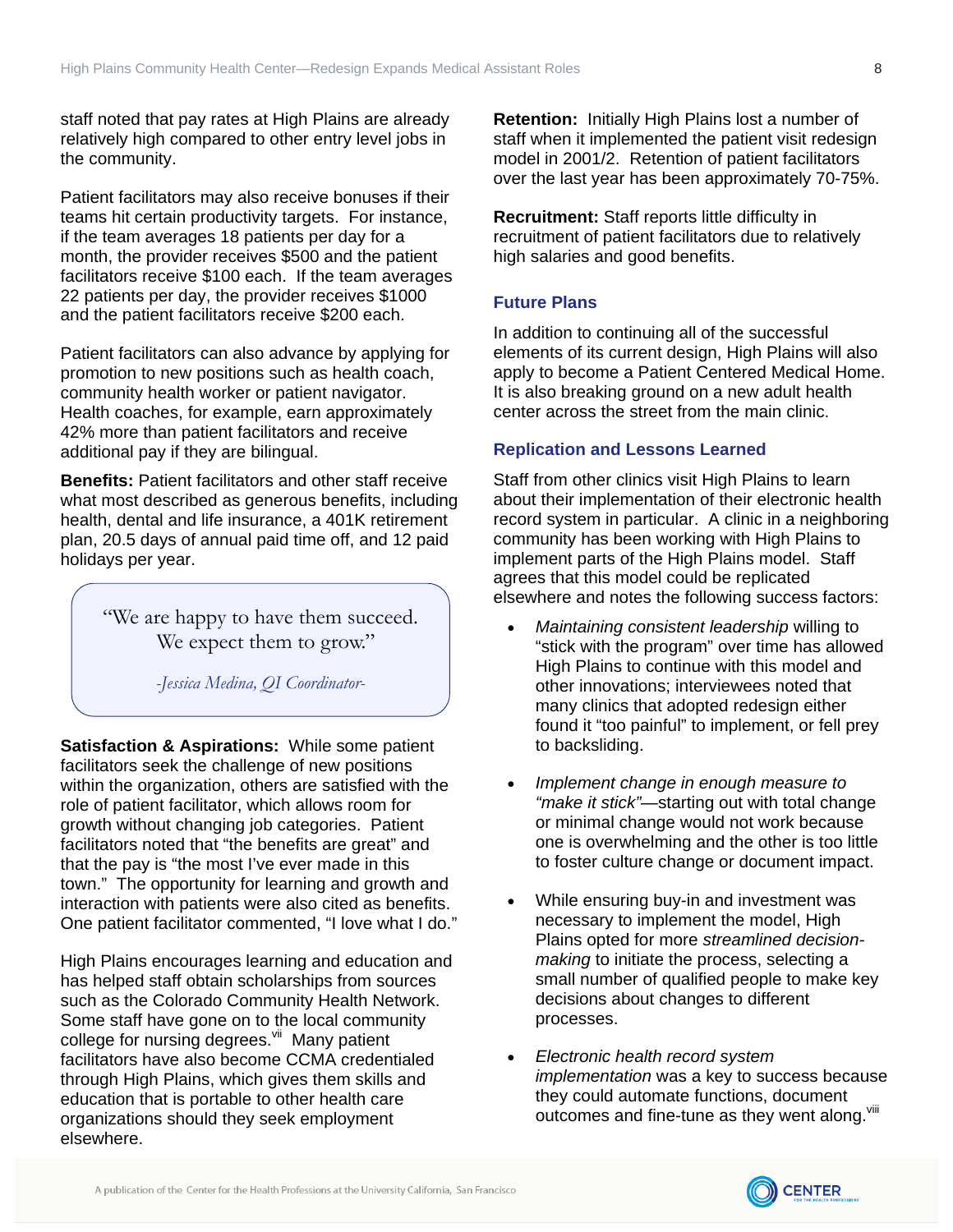- <span id="page-8-0"></span> Productivity can be improved by *increasing the ratio of support staff per provider*. High Plains reportedly has the highest number of support staff to provider of any clinic in the state and new providers note the difference this support makes in enhancing their productivity.
- Finally, *cross-training* medical assistant staff allows them to cover for one another across roles and teams. If one staff member leaves or becomes temporarily unavailable, others can cover for them.

High Plains Community Health Center adopted a radical reorganization of its operations in order to boost productivity and morale. High Plains crosstrained all of its medical assisting staff to fill both front and back office roles, rotating MAs (patient facilitators) through responsibilities on a periodic basis. Because the organization has adopted a "grow-your-own" strategy, it offers MAs numerous additional opportunities for training and growth. These changes have provided considerable benefits to the organization, its staff, and the patients it serves.

"Here we are this small little town, but it seems like we are ahead of the game. People (elsewhere) have these ideas that we are already implementing. You would think they would already have it in the big city."

*-Miriam Chavira, Health Coach-* 

### **Notes**

- i. Prowers County is both a Medically Underserved Area and Health Professional Shortage Area.
- ii. Patient Visit Redesign Collaboratives Policy Information Notice, Retrieved August 26, 2010 from HRSA website: http://bphc.hrsa.gov/policy/pin0107/ redesign.htm
- iii. "Plan-Do-Study-Act" or PDSA—a plan for testing ideas intended to create improvement. The overall cycle requires developing a plan to test the change (Plan), implementing the test (Do), observing and learning from the consequences (Study), and determining what to change according to the results of the test (Act).
- iv. SBIRT refers to "Screening, Brief Intervention, Referral", a public health approach to the delivery of early intervention and treatment services for persons with substance use disorders or at risk of developing these disorders.
- v. Motivational interviewing is a client-centered method based in non-directive counseling which utilizes reflective listening to elicit the patient's intrinsic motivation for change. The purpose is to engage patients in evaluating their own behavior and resolving ambivalence between that behavior and the achievement of self-defined health goals.
- vi. HRSA. (2009). *HRSA Outreach Projects, Rural Health OUTREACH Grantee Directory, FY 2009*. Retrieved July 30, 2010 from the Rural Assistance Center website: [http://www.raconline.org/](http://www.raconline.org/pdf/2009outreach_directory.pdf) [pdf/2009outreach\\_directory.pdf](http://www.raconline.org/pdf/2009outreach_directory.pdf)
- vii. High Plains will hire LPNs as patient facilitators, but does not currently have roles for RNs.
- viii. High Plains uses eRx from Electronic Health Solutions.

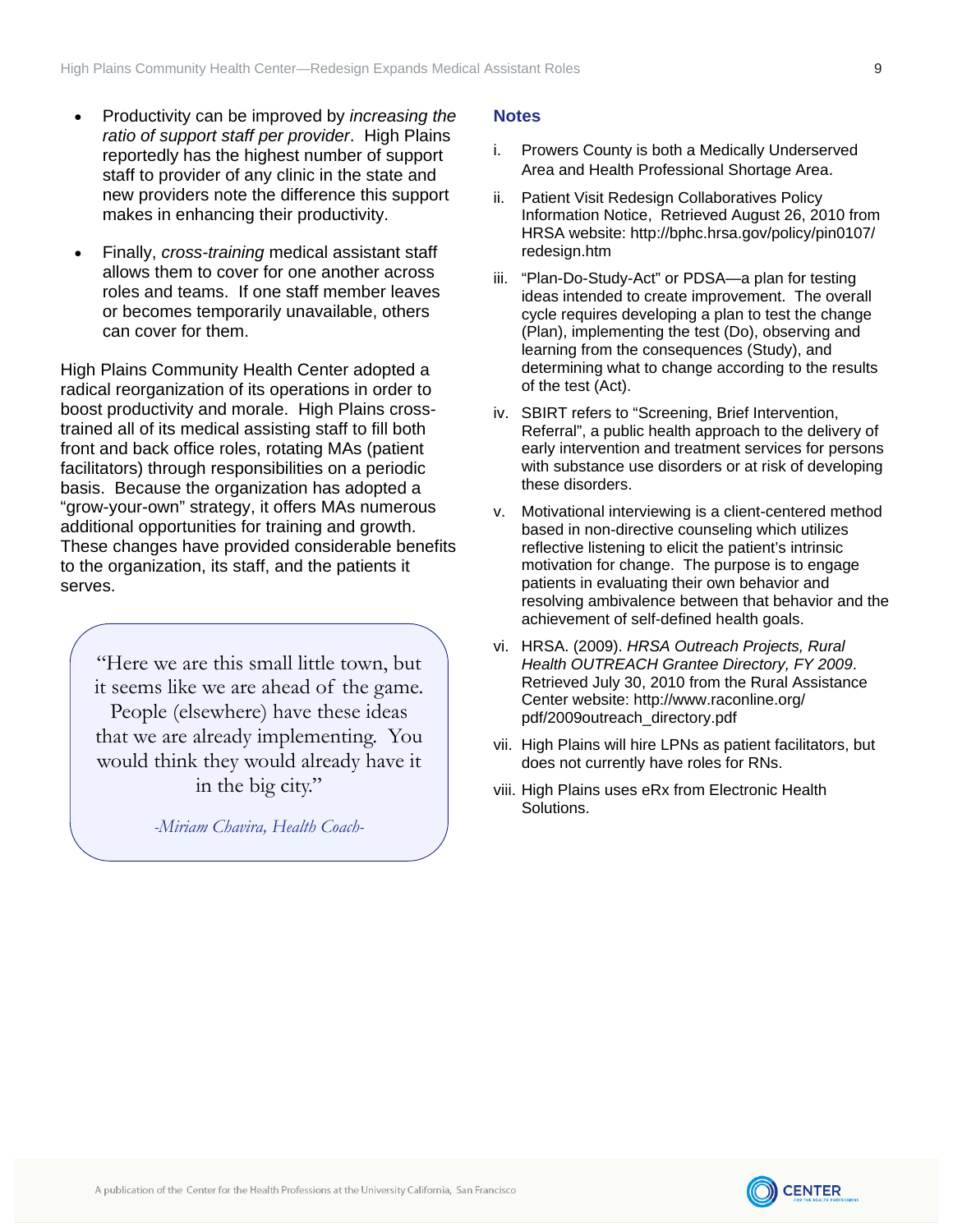### **Acknowledgements**

This research is funded by the Hitachi Foundation as a part of its [Pioneer Employers](http://www.hitachifoundation.org/our-work/business-and-work-grants-program/initiatives/365-the-pioneer-employers-initiative)  [Initiative.](http://www.hitachifoundation.org/our-work/business-and-work-grants-program/initiatives/365-the-pioneer-employers-initiative) The Hitachi Foundation is an independent philanthropic organization established by Hitachi, Ltd. in 1985. The Foundation's mission is to forge an authentic integration of business actions and societal well-being in North America. (www.HitachiFoundation.org)



This case study is part of the *[Innovative Workforce Models in Health Care](http://www.futurehealth.ucsf.edu/Public/Center-Research/Home.aspx?pid=539)* series of case studies prepared by the UCSF Center for the Health Professions. These case studies highlight organizations that are expanding the roles of medical assistants and other frontline health care workers in new directions that benefit both the organization and its patients while providing career development opportunities to the employees.

We would like to thank the Hitachi Foundation for supporting this research, and study participants at [High](http://www.highplainschc.net/)  [Plains Community Health Center](http://www.highplainschc.net/) for their time and contributions.

Views expressed in this case study are those of the authors and do not necessarily reflect those of the Center for the Health Professions; the University of California, San Francisco; the Hitachi Foundation, or the [High](http://www.highplainschc.net/) [Plains Community Health Center.](http://www.highplainschc.net/)

## *© 2010 Center for the Health Professions, UCSF*

*The mission of the Center for the Health Professions is to transform health care through workforce research and leadership development.* 



Center for the Health Professions University of California, San Francisco 3333 California Street, Suite 410 San Francisco, CA 94118 http://futurehealth.ucsf.edu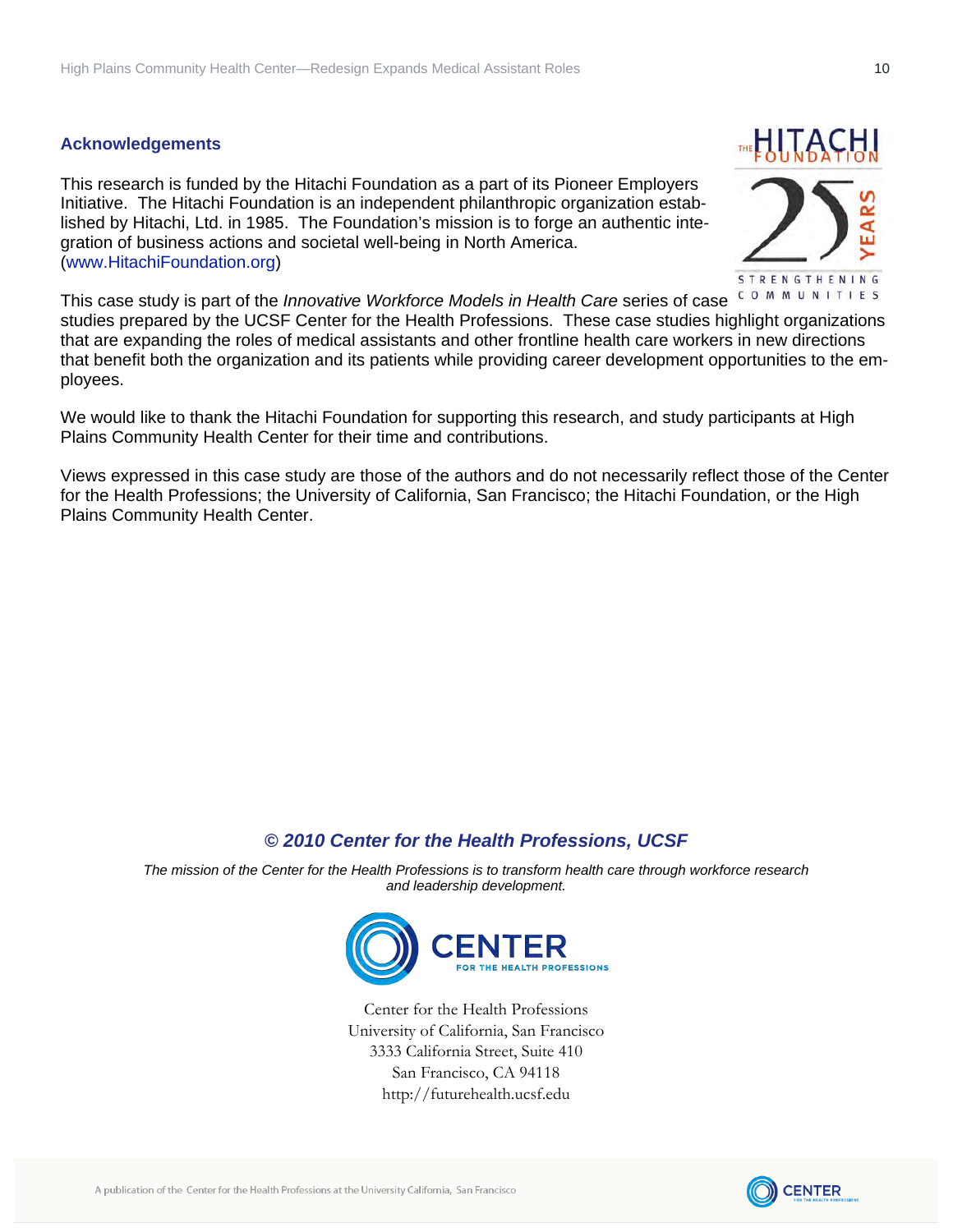

# **High Plains Community Health Center: Update 2014**

by Lisel Blash, Catherine Dower, and Susan Chapman © September 2014 Center for the Health Professions at UCSF

## **ABSTRACT**

A rural Federally Qualified Health Center (FQHC) in Colorado redesigned its workflow to increase productivity by increasing the number of support staff per provider. Medical assistants (called "patient facilitators" or PFs) are cross-trained to rotate through front and back office roles in a team-based model. PFs are given a number of opportunities for training and advancement within the PF role and may advance to positions such as health coach and community health worker. This initiative not only increased productivity but also produced cost-savings for the organization as well as a number of other beneficial outcomes for patients and staff. This 2014 summary updates the original 2010 case study with new information on staffing, clinical outcomes, reimbursement, and more.

High Plains Community Health Center (High Plains) is located in the small town of Lamar in Prowers County, Colorado. Prowers County is largely rural, with just eight people per square mile. The town of Lamar is surrounded by rolling plains; fields of corn, alfalfa, and wheat; and cattle ranches. Prior to 1995, the county's population of 14,000 was served by just two primary care physicians.

High Plains opened in 1995 as the result of a volunteer effort to address the lack of health care in the area. Because of the high demand, High Plains expanded rapidly to include dental and behavioral health and an on-site pharmacy as well as basic primary care services.

However, productivity was not keeping pace with demand. By 2001, patient wait times were long, productivity was low, and the organization was starting to face financial difficulties. This situation was exacerbated by tension between front and back office staff over roles and responsibilities. As Director Jay Brooke noted, "We were just struggling to break even."<sup>1</sup>

# *Patient Visit Redesign*

In 2002, in response to this situation, High Plains sought and received funding to participate in a

## **Practice Profile**

**Name:** High Plains Community Health Center

**Type:** Federally Qualified Health Center

**Location:** 5 sites based in rural southeastern Colorado; main medical site in Lamar, Colorado.

**Staffing:** 94 staff and providers, including

- 10 medical providers (5 MDs, 2 NPs, 3 PAs)
- 29 patient facilitators (MAs)
- 11 outreach/education staff, including 7 health coaches
- 14 dental office staff, including 2 dentists, 2 hygienists, and 6 dental patient facilitators (PFs)
- 2 on-site behavior health specialists
- 9 administrative/fiscal/billing staff

# **Number of Patients:** 8,000

## **Number of Patient Visits:** 35,000

**Patient Demographics:** Approximately 75% of patients qualify as low-income, and 33% are uninsured. Sixty-five percent of patients are White non-Hispanic, and 35% are Hispanic.

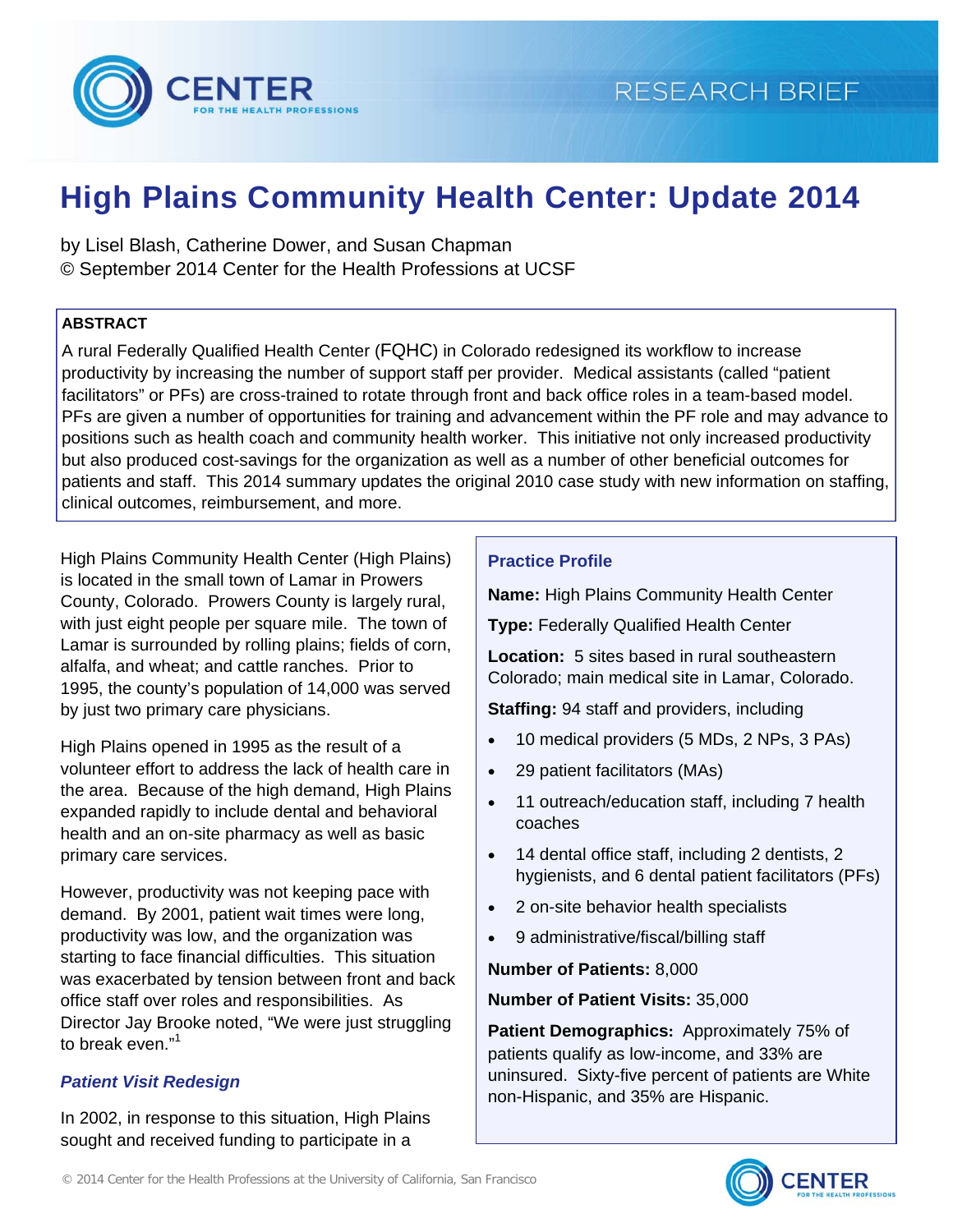Patient Visit Redesign Collaborative sponsored by the federal Health Resources and Services Administration (HRSA).

The goals of the collaborative were to

- Reduce the amount of time patients spend in the health center while simultaneously maintaining or enhancing the amount of quality interaction with staff
- Reduce costs by increasing provider and staff productivity
- Increase productivity by reducing rework, eliminating waste, and simplifying the system

The High Plains redesign team determined that increasing productivity would include shifting as many support tasks as possible from the clinical provider (MD, NP, or PA) to less expensive staff, who were to be cross-trained to perform multiple roles in a team-based model of care. Because of the number of support staff needed to implement this initiative, the decision was made to use medical assistants (MAs) rather than nursing staff to keep costs down. After a very successful pilot, High Plains took the new model systemwide.

All front office and back office support staff traditionally known as medical assistants—were cross-trained and given the title of patient facilitator (PF). High Plains no longer has roles such as receptionist, medical records clerk, licensed practical nurse, or registered nurse. Staff rotate



through the various roles, performing all tasks such as processing medical records, answering phones, greeting patients, triage, and clinical support-related tasks.

### **Resources**

High Plains received an initial HRSA grant to take part in the Patient Visit Redesign Collaborative with other clinics. The grant paid for planning time and training to implement the re-engineering of workflow processes. Participant organizations were required to spend approximately \$5,000 to \$6,000 to send staff to training sessions.

In 2009, High Plains received a three-year HRSA grant of \$330,000 for Rural Health Care Services Outreach to "reduce obesity and chronic diseases by promoting good nutrition and increased physical activity for all Prowers County residents."<sup>2</sup> This grant included funding to cover the training and wages of health coaches.

In 2010, High Plains received a two-year grant of \$290,000 from the Colorado Office of Health Disparities for participation in a Health Disparities Collaborative. This grant funded the positions of health disparities coaches and patient navigator. Grant funding also covered the positions of community health worker, quality improvement coordinator, nutritionist, and x-ray technician. Since 2010, additional grants from the Colorado Department of Public Health and the Environment and the Kaiser Permanente Fund have helped High Plains expand and retain its pool of health coaches. Most patient facilitator salaries are covered by general operating funds.

# **Training**

Administrators adopted a philosophy of "hire for attitude; train for skill." They decided that it was more important for PFs to have good customerservice skills to fit the patient-centered model than to have MA training or certification, which High Plains could offer on-site. Lamar's distance from any urban center with an MA training program makes this philosophy even more relevant. High Plains is certified as a training institution for the



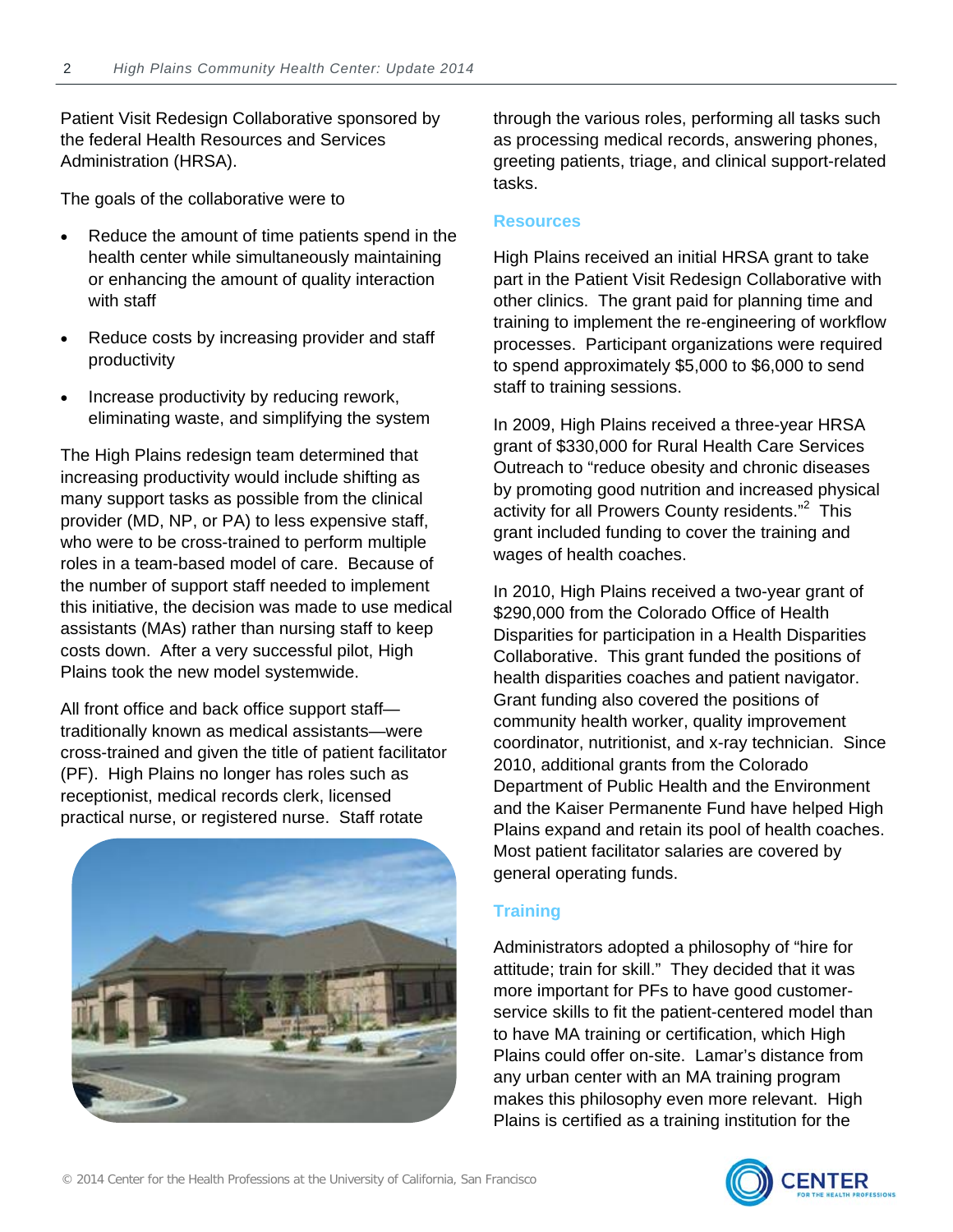certified clinical medical assistant (CCMA) credential offered through the National Healthcareer Association. High Plains has an approved proctor and can offer the exam on-site. A number of PFs have received their CCMA certification at the clinic.

Weekly one-hour PF training sessions conducted by provider staff or by the registered dietitian are integrated into working hours. PFs also take part in ongoing station training in which they are asked to demonstrate their skills and competency via handson activities such as placing EKG leads and placing and removing casts. PFs are tested in each area and surveyed to assess their comfort level in performing each activity so that supervisors can identify additional training that may be needed. New hires receive a competency check-off list of skills and knowledge they need to acquire, which is reviewed and initialed by a supervisor as they move through the station training and job shadowing. It takes three to six months for a new PF to be fully trained into the position.

High Plains makes a number of additional training and promotional opportunities open to staff. For instance, several PFs took a consultant-led course to become certified as limited-license radiology technicians. Three PFs also took a correspondence course to become pharmacy technicians in order to work in the on-site pharmacy.

## **Redesign in Practice**

High Plains has organized its primary care staff into seven teams, each composed of one provider, three PFs, and one health coach.

The PFs rotate through all responsibilities. Each PF puts in two weeks on the floor with the provider and a third week working in medical records before returning to the floor again. PFs may also be called upon to serve as greeters and front desk receptionists.

These teams are static, so patients become familiar with their providers' PFs. Any PF associated with a provider can answer that provider's patient calls and can get answers for patients' questions. The office is wireless, and the PFs have access to patient

records via laptop computers that they carry with them. Because of this system, any PF can look up information on-the-spot for patients.

High Plains strives to provide all patient care in one room instead of moving the patient from room to room, adhering to the policy "Organize your work around the patient rather than organizing the patient around your work."<sup>3</sup> Not only are medical



procedures and tests such as EKGs, blood draws, and injections performed in the exam room; the PF also collects the co-pay and insurance information there. However, the PF does not stay in the room during the provider's exam.

PFs do more than assist patients with their medical needs. They schedule appointments, greet patients at the front door, provide information about insurance coverage and co-pays, facilitate specialist referrals, refer patients to lab tests, report the results of lab tests to patients, screen for depression, take triage calls, and assist the patient in accessing community resources.

Additional grant-funded roles such as patient navigator, community health worker, and health coach have been incorporated into this model, further improving options for patient care.

Health coaches, many of whom were formerly MAs, have become more integrated into this model over time. They teach classes in the community such as smoking cessation, healthy living, and weight loss as well as see patients one-on-one around selfmanagement goals.

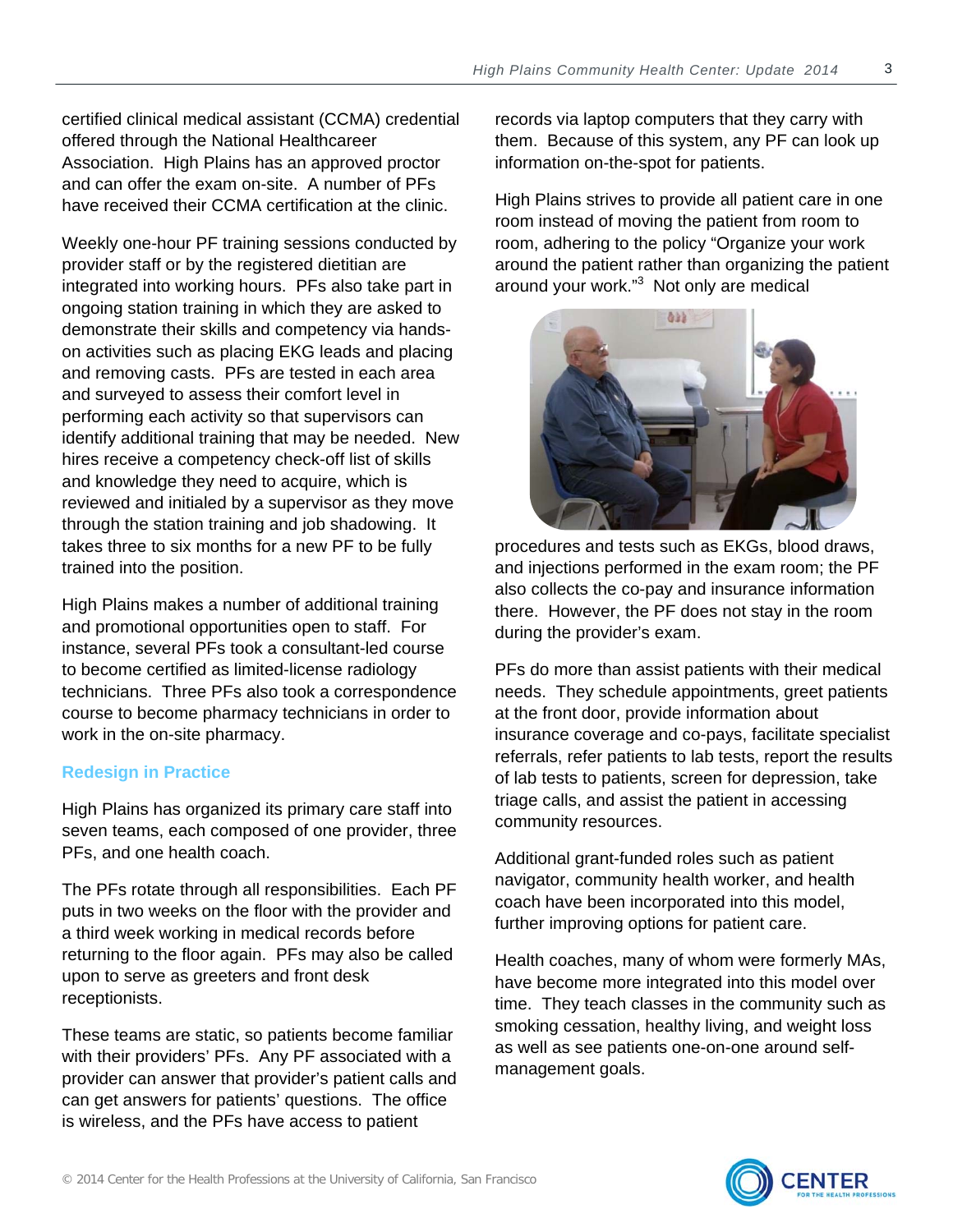## *Organizational Outcomes*

High Plains has realized a number of beneficial outcomes as a result of its participation in both the Patient Visit Redesign Collaborative and various chronic disease and health disparities collaboratives.

Administrators estimated cost-savings for the redesign initiative by examining the income provided by each additional patient visit per provider hour balanced against the costs of bringing on new support staff and equipment purchases. Increasing the number of patients seen from the 2000 average of 1.82 patients per provider hour to between 2.6 and 2.8 patients per provider hour translates into roughly \$67,000 more per year per team, or almost \$500,000 per year for all seven teams. Productivity bonuses for staff (as well as for providers) further incentivize these efforts.

High Plains uses registries and its electronic health record (EHR) to track patient needs and outcomes and provides employees with ongoing feedback about the center's progress in meeting clinical goals. The health center has been successful in achieving a number of positive health-outcome goals for patients, including encouraging diabetic patients to develop self-management goals (up from 63% in 2001 to 97% in 2013), and in increasing the percentage of diabetic patients with blood pressure under control from 38% in 2004 to 51% in 2013. Outcomes for patients with cardiovascular diseases (CVD) have also improved, with the percentage of CVD patients with blood pressure under control improving from 46% in 2006, to 68% in 2010, and to 76% in 2013.

# *Career Advancement*

PFs receive ongoing training and opportunities for advancement through expanding their skills as PFs or through promotion to other positions within the organization.

All of the 29 PFs are salaried and may receive increases in pay of approximately \$0.25 per hour as a result of taking part in specialized training such as that required for pharmacy technician or radiology technician certification.

Most other nonlicensed staff at High Plains started as PFs. Positions filled by former PFs include health coach, community health worker, patient navigator, quality improvement coordinator, and medical operations supervisor. Many of these positions are funded by grants and hence temporary, although they may entail substantial pay increases. Health coaches, for example, earn approximately 42% more than PFs do and receive additional pay if they are bilingual. Grants generally provide funding for extensive additional training for these new positions, including training in medical interpretation, motivational interviewing, and disease -specific topics.

# **Challenges**

Finding providers willing to relocate to rural Colorado has often been challenging, and many only stay long enough to qualify for HRSA's National Health Service Corps Loan Repayment. This turnover disrupts continuity of care. Turnover also decreases productivity as new providers need time get up to speed.

The organization initially lost even more providers as a result of the redesign. Some providers would have preferred that their favorite PFs work with them on the floor and not rotate to work as greeters or in medical records. High Plains has tried to ensure provider buy-in by allowing providers to customize some of the training that their teams receive rather than standardizing all training across the system so that providers can get the individualized support they need.

Although the EHR has been the key to higher productivity and better health outcomes, it initially slowed down operations. Some providers lacked computer skills to work with the EHR and needed to be assisted by staff. Patient facilitators are required to have computer skills as a qualification for employment. However, while the clinic leadership can afford to refuse to hire PFs with no computer